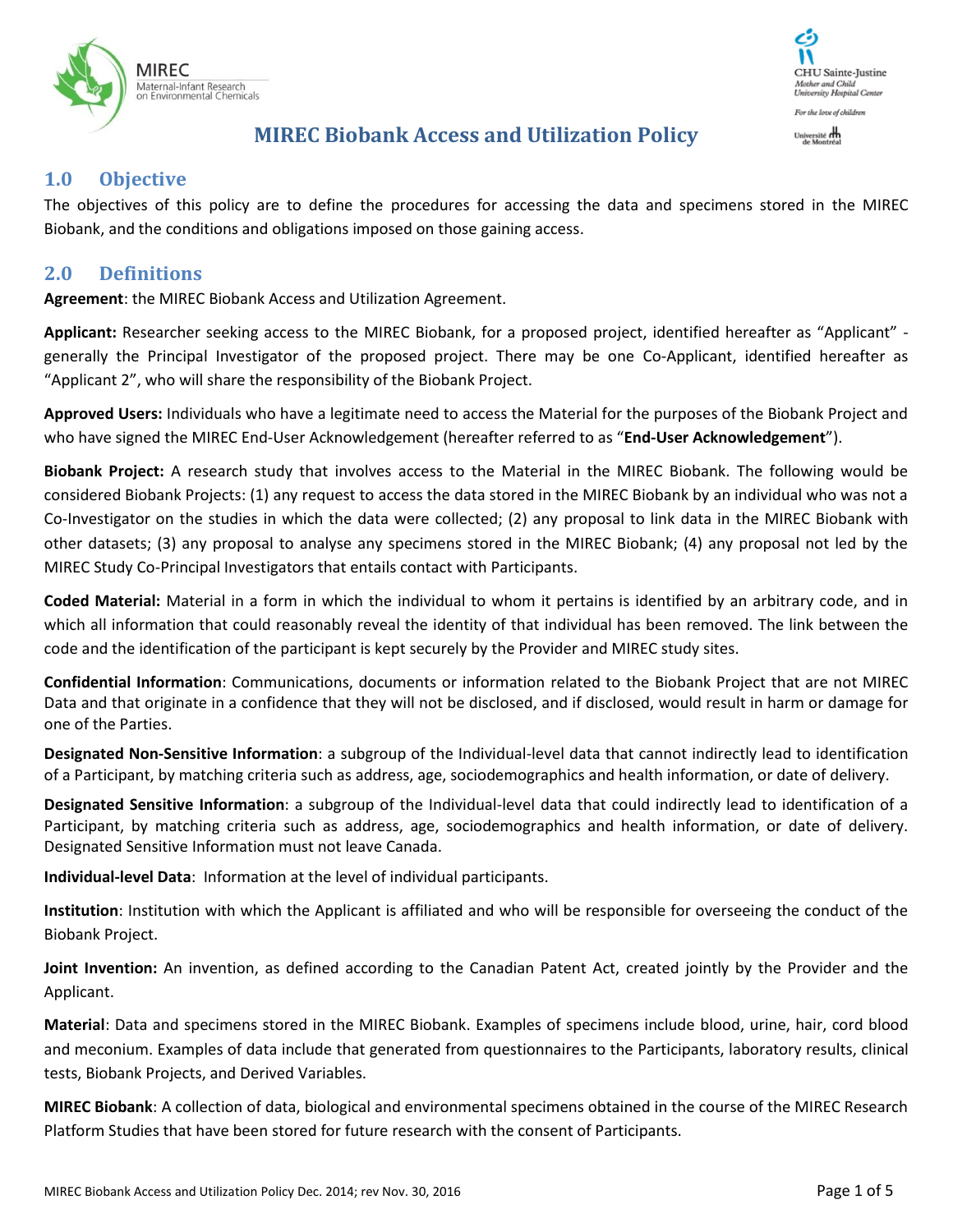**MIREC Biobank Management Committee (hereafter referred to as "MBMC")**: A duly constituted committee with the composition set forth herein that is responsible for the strategic direction of the MIREC Biobank.

**MIREC Data:** Information about Participants that includes that derived obtained from questionnaires, images, clinical tests, medical chart abstractions, physical exams, linkage to external Ecological Datasets (e.g., ambient air pollution, municipal drinking water analysis) and the laboratory analysis of their specimens.

**Participants:** Parents and their infants/children who participated in the MIREC Study. In Follow-Up Studies or Biobank Projects, Participants may also include informants such as siblings, legal guardians, and school teachers.

**Parties**: the Parties to the MIREC Biobank Access and Utilization Agreement, including the Applicant, the Provider, the Institution.

**Provider**: CHU Sainte-Justine, who is the coordinating center and custodian of the Material.

**Third Party**: Any individual or institution who is not a party to the Agreement, but has an involvement (e.g. a laboratory that conducts analysis). Individuals under the responsibility of the Applicant are not Third Parties.

# **3.0 Application Process**

No one may access the MIREC Biobank and conduct Biobank Projects unless they have first obtained the approval of the MBMC and of all REBs with jurisdiction over the Project in question, and signed a MIREC Biobank Access and Utilization Agreement. The detailed steps to obtain access are outlined in the *Application Form for Access to MIREC Biobank*.

# **4.0 MIREC Biobank Access and Utilization Conditions**

Before the Material is made available to the Applicant, he/she must confirm the following:

- 4.1 The Applicant agrees to use, share or disclose the Material in compliance with:
	- a) All applicable laws, regulations, and guidelines, including the "*Tri-Council Policy Statement: Ethical Conduct for Research Involving Humans*";
	- b) Generally recognised principles of good clinical practice;
	- c) The MIREC Biobank Management Policy;
	- d) The Protocol and description of the approved Biobank Project, as detailed in the Application Form;
	- e) The MIREC Research Platform Knowledge Transfer Policy.
- 4.2 The Applicant must specify to the Provider if a Third Party requires access. The terms of access will be detailed in the Agreement.
- 4.3 The Applicant is responsible for fully informing each individual who obtains access to the Material of the conditions contained herein. All these individuals, including Third Parties, must be listed in the End-User Acknowledgement.
- 4.4 Material transferred to a Third Party may require a sub-agreement.
- 4.5 CHU Sainte-Justine will transfer coded Material. The Applicant must not use the Material to attempt to identify the Participants from whom it was obtained.
- 4.6 The Institution and the Applicant must protect the Material against loss, theft and unauthorized access, modification, or disclosure.
- 4.7 Handling of the specimens must be done in accordance with the approved research protocol to preserve the integrity and volume of the sample.
- 4.8 If the Material is lost, stolen, accessed, modified or shared without authorization, the Applicant must promptly inform the Biobank Manager, who will agree with the Parties on the appropriate action required to address the situation.
- 4.9 It is the responsibility of the Applicant to ensure that Designated Sensitive Information does not leave Canada.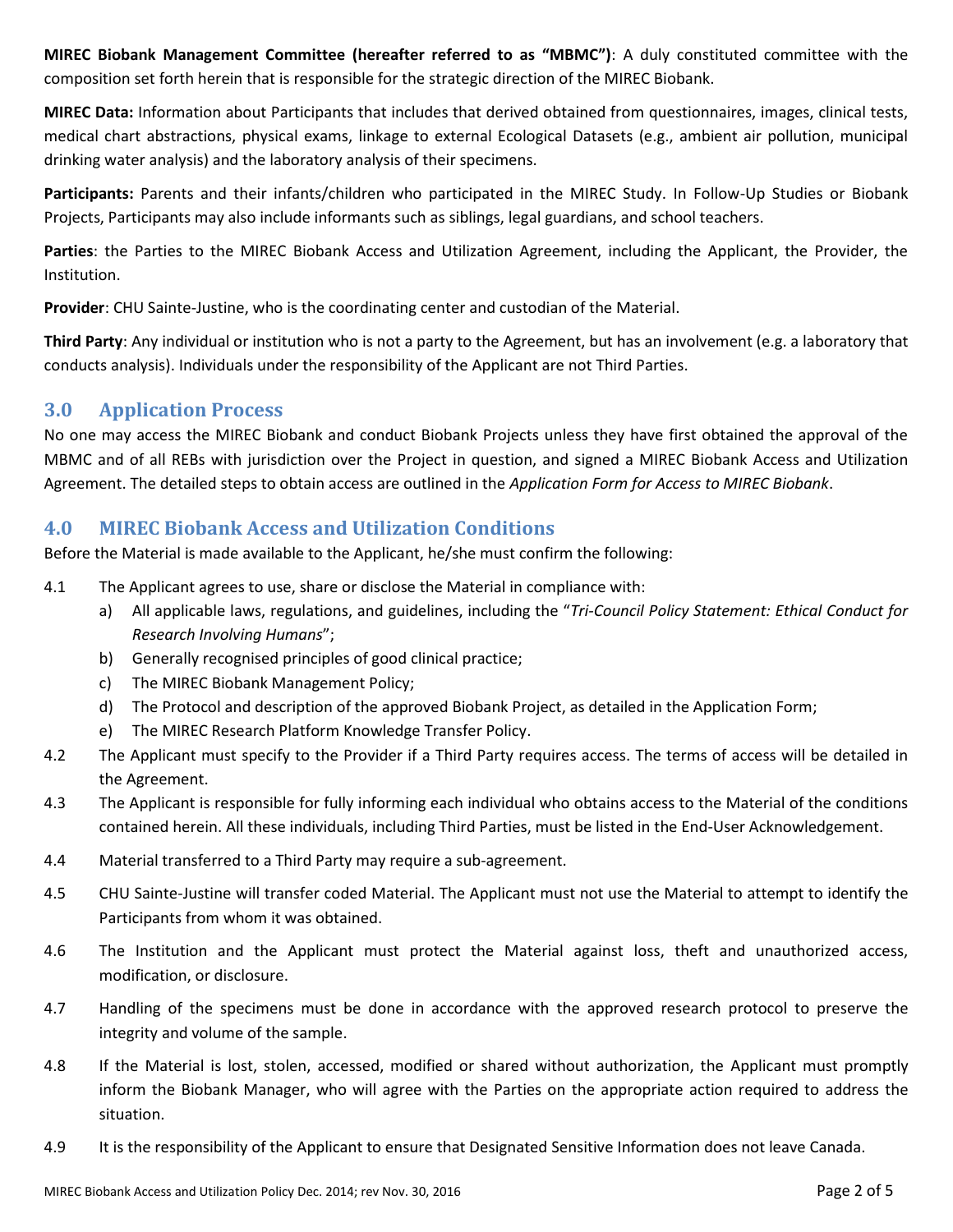# **5.0 Compliance with Ethics Requirements**

- 5.1 The Provider will not transfer the Material to the Applicant or the Institution before the Biobank Project is approved by the REBs of Health Canada and of his/her Institution (collectively, the "**REB Approvals**"). The Applicant must send a copy of the REB Approvals to the Biobank Manager promptly once obtained.
- 5.2 The Applicant must maintain the REB Approvals and provide the annual confirmation of REB renewal to the Biobank Manager. The Provider may require that the Material be returned or destroyed if any of the REB Approvals are not renewed, or are suspended or revoked.
- 5.3 The Applicant must conduct the Biobank Project in compliance with the REB requirements.
- 5.4 The Applicant must submit any changes to the approved Biobank Project as an amendment to the MBMC. The Applicant must not implement any changes until they are approved by the MBMC. REB approval from his/her Institution and from Health Canada's REB may also be required.

#### **6.0 Access Fees**

6.1 Access and per specimen fees will be determined on a case-by-case basis, depending partly on the scarcity of the specimens, the complexity of the Biobank Project, and the category of Applicant (MIREC Study Investigator, Non-MIREC Study Investigator from an institution within Canada, or Non-MIREC Study Investigator from an institution outside of Canada). Estimated access fees will be provided along with the MBMC approval of the Biobank Project, and confirmed in the Agreement. The shipping of the specimens from their storage location to the laboratory conducting analyses, as well as the returning of the unused or leftovers to the storage location will be paid directly by the Applicant.

#### **7.0 Reporting to the MBMC**

7. The Applicant must submit the *Annual Report to MIREC Biobank* form each year. At the completion of the Biobank Project, he/she submits a final Report, along with the MIREC Biobank Project Completion Certificate. The Biobank Manager will confirm the duly completed work.

#### **8.0 Auditing**

8.1 The Provider may audit the Institution's facilities, with reasonable advance notice, and during normal business hours to verify its compliance with these terms. The Institution and the Applicant must collaborate with such audits and allow representatives of the Provider to access all records and facilities that could be relevant to such an audit.

#### **9.0 Ownership of the Material and Inventions**

- 9.1 Neither the Institution nor the Applicant is granted any ownership rights in the Material. CHU Sainte-Justine retains all rights and titles in the Material already in the MIREC Biobank. New Data and Specimens generated from the Material will belong to the MIREC Biobank upon coming into existence.
- 9.2 CHU Sainte-Justine hereby grants the Applicant and Institution a non-exclusive licence to use the Material and any new Data or Specimens solely for the purposes of conducting the Biobank Project, subject to the conditions provided for in the Agreement.
- 9.3 If an invention arises from the Biobank Project, the inventing party will own it. In the case of a Joint Invention, it will be jointly owned by the Parties, in proportion to their intellectual contribution to its development. The Parties must negotiate an agreement regarding the protection and exploitation of the Joint Invention in good faith. This subsection does not supersede any pre-existing intellectual property agreements between CHU Sainte-Justine and the Applicant, or between the Institution and the Applicant.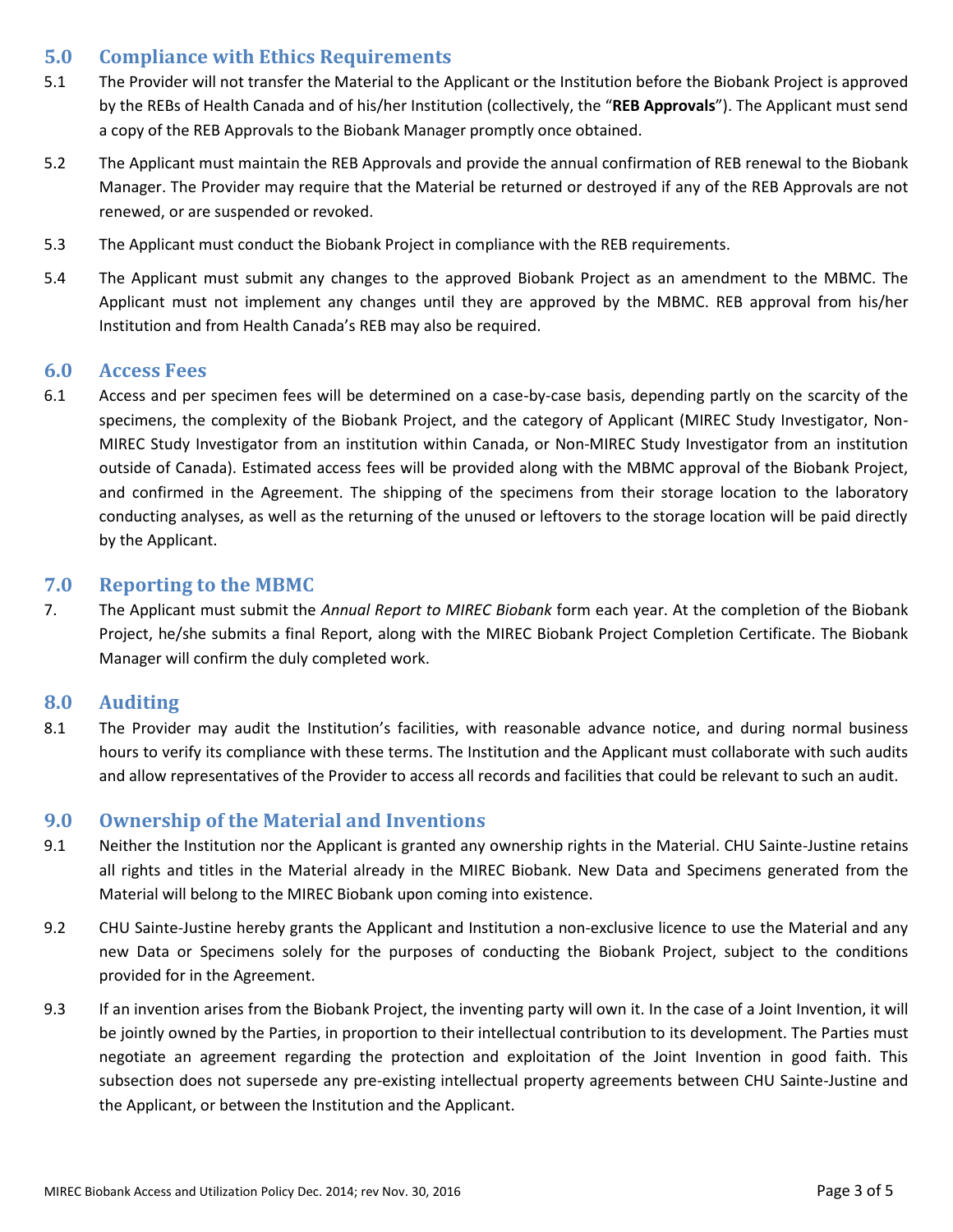### **10.0 Publications**

10.1 The rules for publishing or disclosing the results of the Biobank Project or any information from the MIREC Biobank, whether in oral or written form, in any media whatsoever, including abstracts, posters, presentations, interviews, press releases and journal articles, are detailed in the MIREC Research Platform Knowledge Transfer Policy. That Policy also describes how the MIREC Biobank should be recognized in any publications or presentations.

# **11.0 No Obligation to Transfer**

11.1 The Provider may refuse to transfer the Material to the Applicant. The Provider will not be liable for any damages the Applicant suffers as a result of this refusal.

### **12.0 Confidential Information**

- 12.1. In the course of the Biobank Project, the Parties might disclose **Confidential Information** to one another. Defined as communications, documents or information related to the Biobank Project **that are not MIREC Data** and that originate in a confidence that they will not be disclosed, and if disclosed, would result in harm or damage for one of the Parties. For example, the Application Form for Access to MIREC Biobank is considered Confidential Information, except the title, the name of the Applicant and the lay summary. Such information disclosed by one party (the "**Disclosing Party**") to another party (the "**Receiving Party**") is not considered Confidential Information if:
	- a) It is in the public domain at the time of disclosure, or becomes part of the public domain after disclosure through no fault of the Receiving Party;
	- b) It is obtained from a Third Party, provided that the Third Party was not bound by any obligation of confidentiality to the Disclosing Party at the time of disclosure.
- 12.2 The Receiving Party must use reasonable measures to protect the Confidential Information against loss, theft, and unauthorized use, access, copying, or modification.
- 12.3 The Receiving Party must not use or disclose Confidential Information except for the purposes of the Biobank Project and in accordance with the terms of the Agreement, unless pursuant to a judicial order or for regulatory requirement. In such a case, the Receiving Party must promptly notify the Disclosing Party and allow the Disclosing Party to intervene to prevent or limit such disclosure.
- 12.4 Disclosure of Confidential Information is limited to those persons that have a legitimate need to access it for the purposes of the Biobank Project.
- 12.5 The Parties must notify one another at the first reasonable opportunity if Confidential Information is stolen, lost, or used, accessed, copied or modified in violation of the Agreement. In any of these events, the Parties must collaborate to rectify the situation.

#### **13.0 Indemnification and Exclusion of Warranty**

- 13.1 The Applicant assumes the risk of any damage, loss, or expense that might arise from his/her conduct of the Biobank Project or its use, handling, return, or disposal of the Material from his/her first receiving it (or received by a Third Party) until the duly disposal or return to the Provider.
- 13.2 In the event of a claim made by a Third Party arising from the Applicant's conduct of the Biobank Project, he/she must indemnify, defend, and hold harmless the Provider and its officers, directors, employees, and agents from any loss, liability, damage, or expense, including reasonable attorney's fees and legal costs arising from the claim. The Applicant is not required to indemnify, defend, or hold harmless the Provider if the claim is a direct result of the Provider's negligence or wilful misconduct, or if it arises from the Provider's infringement or violation of any patent, copyright, or other intellectual property right of a Third Party.
- 13.3 If the Provider becomes aware of a claim likely to lead to a request for indemnification, it must promptly notify and provide the Applicant with any pertinent information. The Provider must cooperate with the Applicant in the